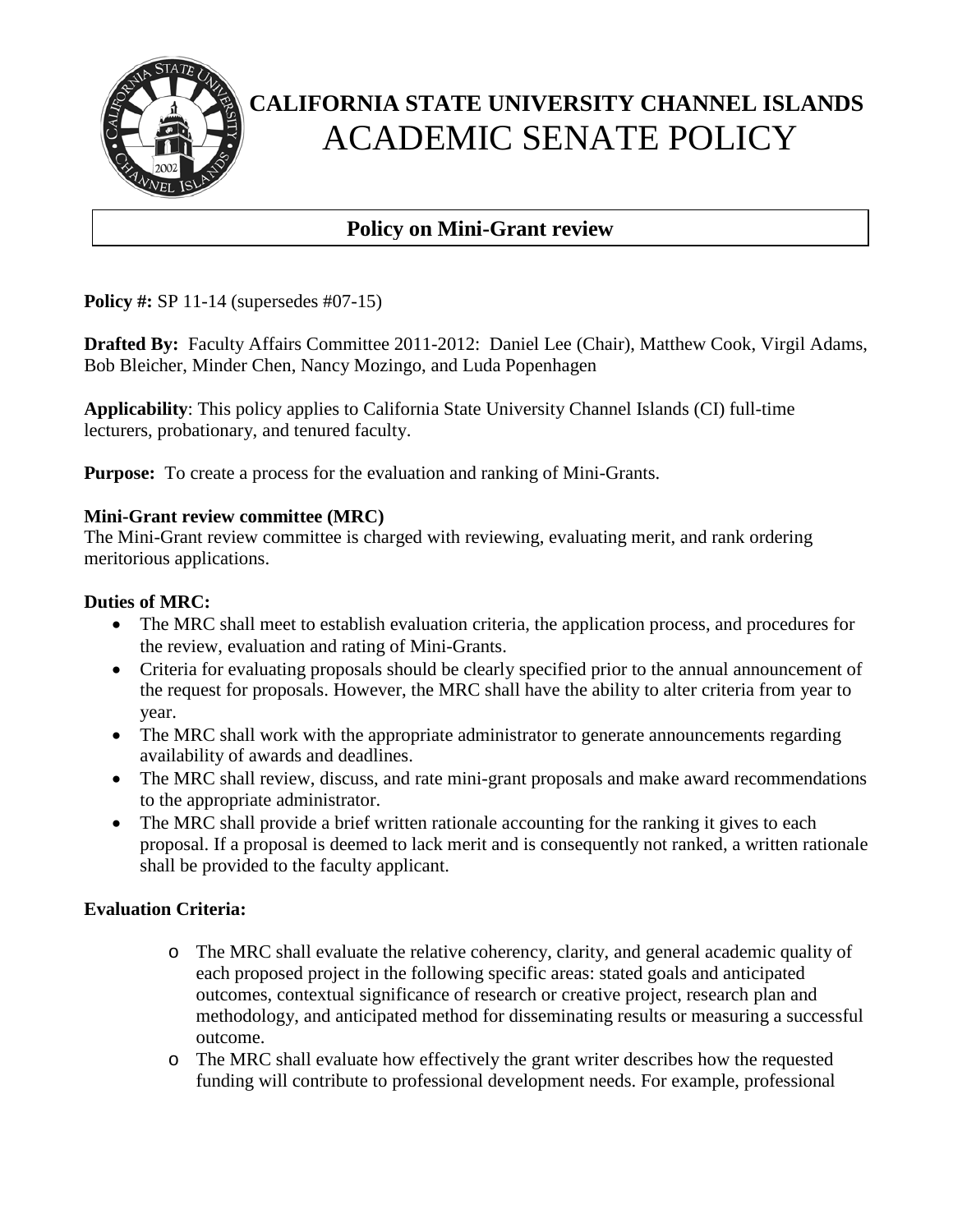

## **Policy on Mini-Grant review**

development may take the form of publishing scholarly work, participation in academic conferences, improving teaching effectiveness, or other reasonable forms.

- o With the exception of probationary faculty, faculty shall be given lower priority for an award if they were granted a Mini-Grant in the preceding year.
- o The MRC shall carefully consider the status of each grant writer (lecturer, probationary, or tenured faculty member) and strive to achieve a reasonable balance across statuses as it establishes a final order by rank. Special consideration may be given to probationary faculty.

### **Composition of MRC:**

The Mini-Grant review committee shall be an Academic Senate standing committee consisting of tenured and probationary faculty and shall be elected by tenured and probationary faculty. The Mini-Grant review committee shall include seven members, representing each of the major disciplinary areas within the university: i.e., Arts & Humanities, Math and Sciences, Behavioral & Social Sciences, Business and Economics, Library/Counselors, Education, and one lecturer. The Faculty Development Director shall be an *ex officio* member of the committee. If an area does not have a representative, an atlarge representative shall be elected. The election of the MRC shall take place at the same time as the election of other Academic Senate standing committees.

Each member shall serve for a term of one year. Members of the committee are not eligible to apply for Mini-Grants during the term of committee service.

### **Award Decisions**

The appropriate administrator shall allocate available funding for Mini-Grants and announce selected awards based on recommendations from the MRC. If the administrator modifies the rank order as suggested by the MRC, the MRC should be informed of the decision and the rationale for it.

## **Appendix**

While retaining flexibility in establishing procedures from year to year, the MRC may refer to the attached model application form.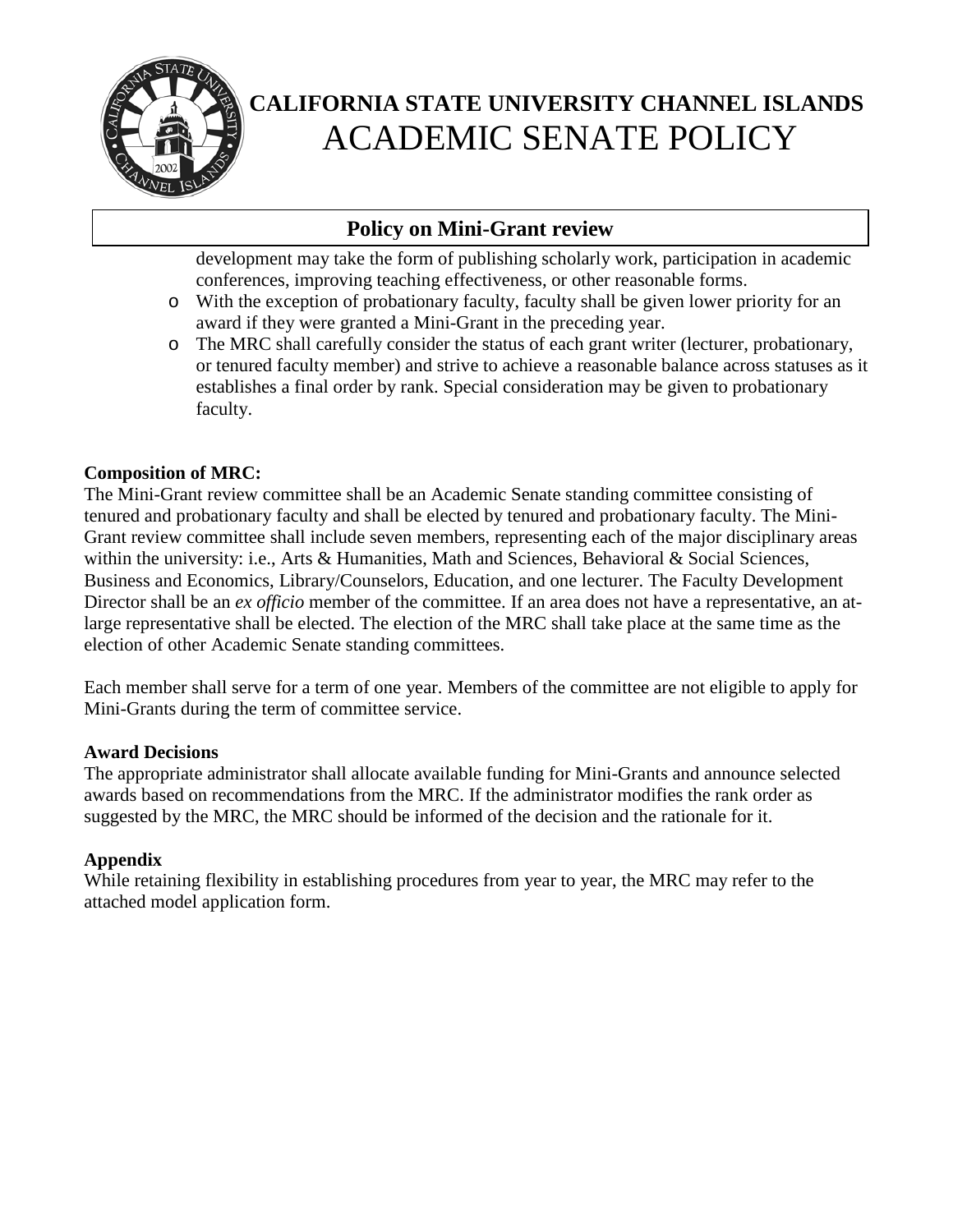

## **Policy on Mini-Grant review**

Appendix: Model Application Form

## **(DRAFT) Mini-Grant Proposal Application**

**Deadline for mini-grant submission is Sunday midnight, DATE.**

## **COVER PAGE**

**Enter TITLE here:**

**Enter AUTHOR(S) and their disciplines here:**

**Enter KEY WORDS for INDEXING (Minimum of 2, maximum of 5) here.**

**Enter ABSTRACT (250 words maximum) here.**

**Does this mini-grant lay groundwork for a proposal for further external funding \_\_\_Yes \_\_\_No**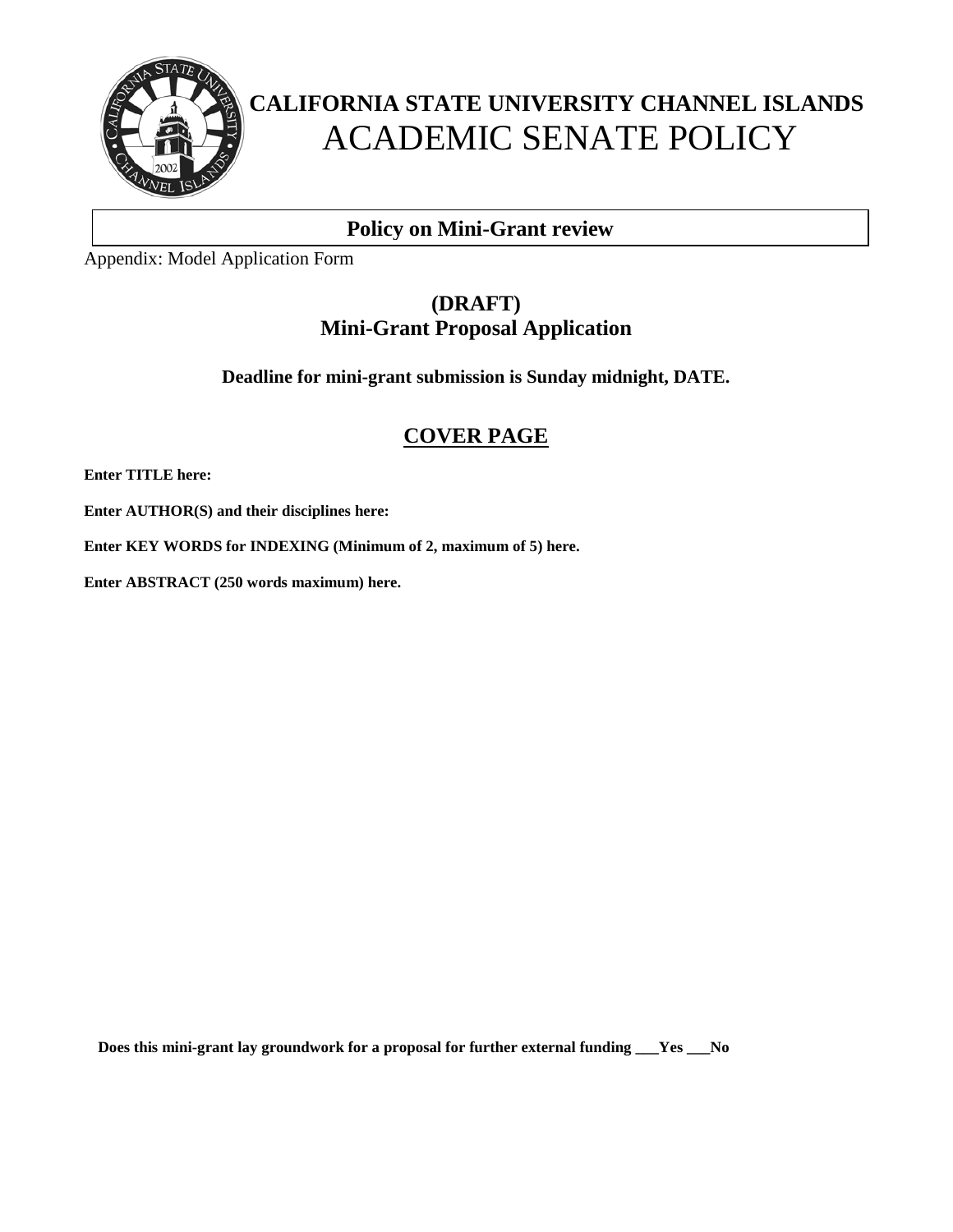

## **Policy on Mini-Grant review**

**BODY OF PROPOSAL – THREE PAGE LIMIT BEGINS HERE. THE LIMIT DOES NOT INCLUDE COVER PAGE.**

#### **1. Describe the goals and anticipated outcomes here. Use subheading "Goals and Anticipated Outcomes." After you write this section, do a self check of its meeting the evaluative criteria that follows in boxes.**

*a. The goals of the proposal are well defined* 

**Persuasively articulated (4) Articulated (3) Vaguely described (2) Not evident (1)**

*b. The anticipated outcomes are consistent with the goals.* 

**Persuasively articulated (4) Articulated (3) Vaguely described (2) Not evident (1)**

*c. The proposal delineates how the project will help the faculty member(s) succeed in the RTP process, or it articulates an instructional improvement project with research to evaluate the effect.*

**Persuasively articulated (4) Articulated (3) Vaguely described (2) Not evident (1)**

#### **2. Describe the contextual significance of research or creative project. Use subheading "Contextual Significance." After you write this section, do a self check of its meeting the following evaluative criteria.**

*a. The proposal demonstrates how the project relate to other research/creative activities in your discipline.* 

**Persuasively articulated (4) Articulated (3) Vaguely described (2) Not evident (1)** 

*b. Research is described in a way that others from outside your discipline can understand it.*  **Persuasively articulated (4) Articulated (3) Vaguely described (2) Not evident (1)** 

### **3. Describe the research plan and methodology. Use subheading "Research Plan and methodology."**

*a. The plans and procedures are appropriate for the anticipated outcomes*

| <b>Persuasively articulated (4)</b>                                                                           | $\vert$ Articulated (3) | Vaguely described (2) | Not evident (1) |  |  |
|---------------------------------------------------------------------------------------------------------------|-------------------------|-----------------------|-----------------|--|--|
| <b>b.</b> The plans and procedures describe the activities of the investigator(s) and any student assistants. |                         |                       |                 |  |  |
| <b>Persuasively articulated (4)</b>                                                                           | $\vert$ Articulated (3) | Vaguely described (2) | Not evident (1) |  |  |

**4. Describe the Professional Development Benefits of the Project here. Use subheading "Project Benefits." After you write this section, do a self check of its meeting the following evaluative criteria.**

*a. The proposal makes explicit the benefits to the professional development of the investigator(s)*

| Persuasively articulated $(4)$   Articulated $(3)$                                                         |  | Vaguely described (2) | Not evident (1) |  |  |
|------------------------------------------------------------------------------------------------------------|--|-----------------------|-----------------|--|--|
| <b>b</b> The project describes the benefits to the larger $(i. e.$ campus, local, professional) community. |  |                       |                 |  |  |
| Persuasively articulated $(4)$   Articulated $(3)$                                                         |  | Vaguely described (2) | Not evident (1) |  |  |

**5. Describe here how you plan to disseminate the results of your project. Use subheading "Dissemination of results." After you write this section, do a self check of its meeting the following evaluative criteria.**

*a. The proposal clearly identifies how the outcomes of the work will be disseminated and to whom.*

**Persuasively articulated (4) Articulated (3) Vaguely described (2) Not evident (1)** 

*b. The level of dissemination is appropriate for the goals and anticipated outcomes.* **Persuasively articulated (4) Articulated (3) Vaguely described (2) Not evident (1)**